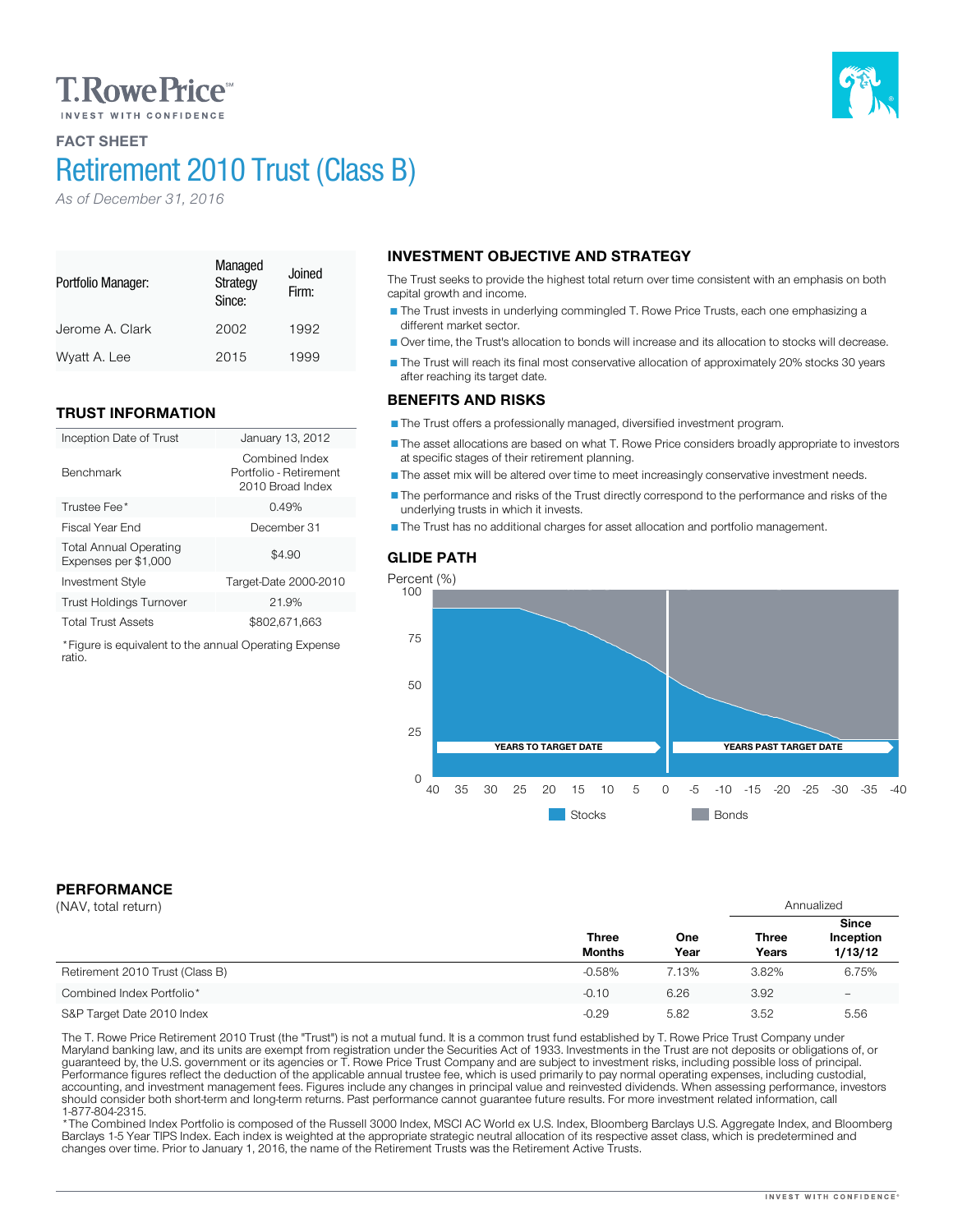#### **HOLDINGS**

| <b>Equity Holdings</b>                      | % of Trust |
|---------------------------------------------|------------|
| <b>TRP Equity Index Trust</b>               | 23.2%      |
| <b>TRP International Core Equity Trust</b>  | 4.0        |
| <b>TRP International Value Equity Trust</b> | 3.8        |
| TRP International Growth Equity Trust       | 3.5        |
| <b>TRP Emerging Markets Equity Trust</b>    | 1.8        |
| TRP U.S. Mid-Cap Value Equity Trust         | 1.8        |
| TRP U.S. Mid-Cap Growth Equity Trust        | 1.5        |
| TRP U.S. Small-Cap Core Equity Trust        | 1.4        |
| TRP U.S. Small-Cap Value Equity Trust       | 1.2        |
| <b>TRP Real Assets Trust</b>                | 1.1        |
| <b>TRP New Horizons Trust</b>               | 0.9        |
|                                             |            |

| <b>Fixed Income Holdings</b>                              | % of Trust |
|-----------------------------------------------------------|------------|
| <b>TRP Bond Trust I</b>                                   | 27.7%      |
| TRP U.S. Limited Duration Inflation<br>Focused Bond Trust | 15.5       |
| TRP U.S. High Yield Trust                                 | 4.6        |
| TRP Emerging Markets Bond Trust                           | 44         |
| <b>TRP International Bond Trust</b>                       | 33         |

## ASSET DIVERSIFICATION



### MANAGEMENT

The Retirement Trusts are managed by Jerome Clark and Wyatt Lee. The portfolio managers are responsible for the strategic design and day-to-day<br>management of the Trusts. This includes portfolio design, positioning, perform research analysts.

#### Additional Disclosures

The principal value of the Retirement Trusts is not guaranteed at any time, including at or after the target date, which is the approximate year an investor plans to retire (assumed to be age 65) and likely stop making new may not be an appropriate investment even if the investor is retiring on or near the target date. The trusts are allocated among a broad range of underlying T. Rowe<br>Price stock and bond portfolios. The allocations for the focus on supporting an income stream over a longterm postretirement withdrawal horizon. The trusts are not designed for a lump-sum redemption at the target date and do not guarantee a particular level of income. The trusts maintain a substantial allocation to equities both prior to and after the target date, which can result in greater volatility over shorter time horizons.

Source for Bloomberg Barclays index data: Bloomberg Index Services Ltd. Copyright 2017, Bloomberg Index Services Ltd. Used with permission.<br>Source for MSCI data: MSCI. MSCI makes no express or implied warranties or represe

approved, reviewed or produced by MSCI.<br>Russell Investment Group is the source and owner of the trademarks, service marks and copyrights related to the Russell Indexes. Russell® is a trademark of<br>Russell Investment Group.

Source for S&P data: S&P. "Standard & Poor's®", "S&P®", "S&P 500®", "Standard & Poor's 500", and "500" are trademarks of Standard & Poor's, and have been licensed for use by T. Rowe Price. The Trust is not sponsored, endorsed, sold or promoted by Standard & Poor's and Standard & Poor's makes no representation<br>regarding the advisability of investing in the Trust.

The information shown does not reflect any ETFs that may be held in the portfolio.<br>T. Rowe Price uses a custom structure for diversification reporting on this product.<br>Diversification exhibits may not add to 100% due to ex